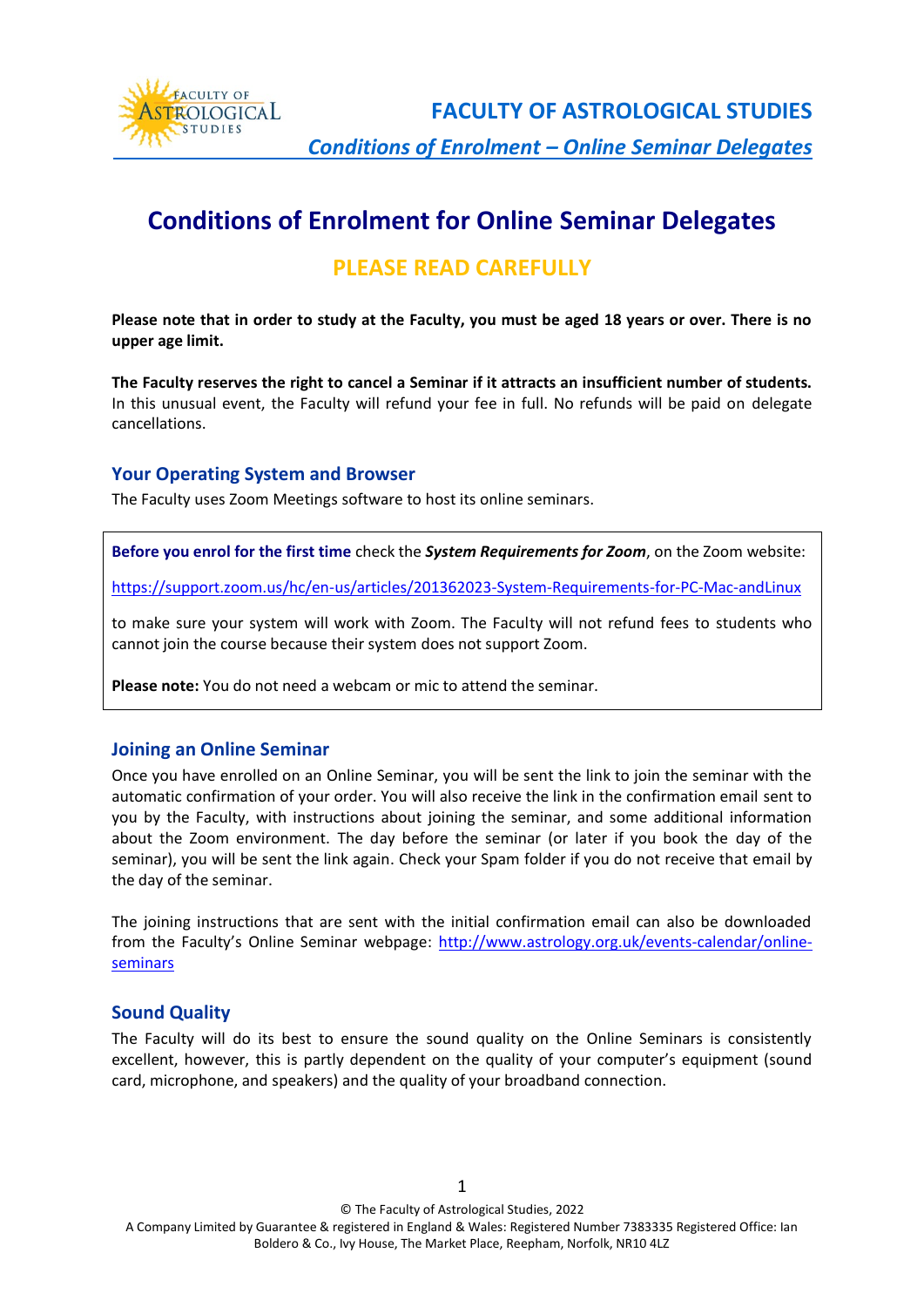

**FACULTY OF ASTROLOGICAL STUDIES**

 *Conditions of Enrolment – Online Seminar Delegates*

# **Recordings**

The Online Seminars will be recorded. These recordings will be made available to the seminar participants only, for streaming, for one month after the seminar. The Faculty cannot be held responsible for the quality of these recordings (see Sound Quality above). Participants need to be aware that in the future the Faculty may offer these recordings for sale to a wider audience.

# **Level of Study**

The seminars are open to both Faculty and non-Faculty students. Many of the seminars are suitable for students who understand the basic components of the natal chart (planets, signs and houses), although some require an ability to read a natal chart together with an appreciation of forecasting techniques. The criteria for each Seminar are clearly described on the Online Seminars webpage: [http://www.astrology.org.uk/events-calendar/online-seminars.](http://www.astrology.org.uk/events-calendar/online-seminars/) It is the participants' responsibility to make sure they have the appropriate knowledge to make their participation in a seminar valuable.

### **Right to Cease Tuition**

In the unlikely event that the tutor considers it to be in the best interest of a student, the seminar delegates or the school to cease to continue to provide tuition to a delegate, that delegate may be asked to leave the Seminar.

### **Seminar Content**

The seminar tutor is at liberty to use such material to illustrate the workings of astrology as is deemed appropriate by that tutor. This can include (for instance) notable or notorious people of history as well as historic events steeped in debate, controversy or revision. Use of such material is not to be deemed as necessarily countenancing the moral values, practices, identifications, prejudices, attitudes, lack of inclusivity or deeds of the past or present, or of any culture.

The tutor is also at liberty to employ technical astrological terms and pronouns that are in general and accepted usage within the astrological tradition or system practised by the tutor. These clarifications are made in full cognisance of contemporary race, gender, cultural and age sensitivities. This will be reflected in the selection, presentation and tone of seminar material.

If the right of the tutor to select relevant material as detailed above is not respected, a delegate may be required to leave a seminar to avoid the disruption of the learning experience for other delegates. If this happens, the delegate in question will **not** be eligible for a refund of the fees for that seminar.

### **Student Feedback**

After each seminar, you will be sent a feedback form. We would be grateful if you could take the time to complete it and email it to the Online Learning Manager, Frances Clynes at [frances.clynes@astrology.org.uk.](mailto:frances.clynes@astrology.org.uk) This will help us to continue to improve our material and method of tuition, with a view to ensuring that your studies are as fruitful and enjoyable as possible.

For any queries about your studies at the Faculty, you can write to the Head Tutor, Cat Cox, at [head.tutor@astrology.org.uk](mailto:head.tutor@astrology.org.uk)